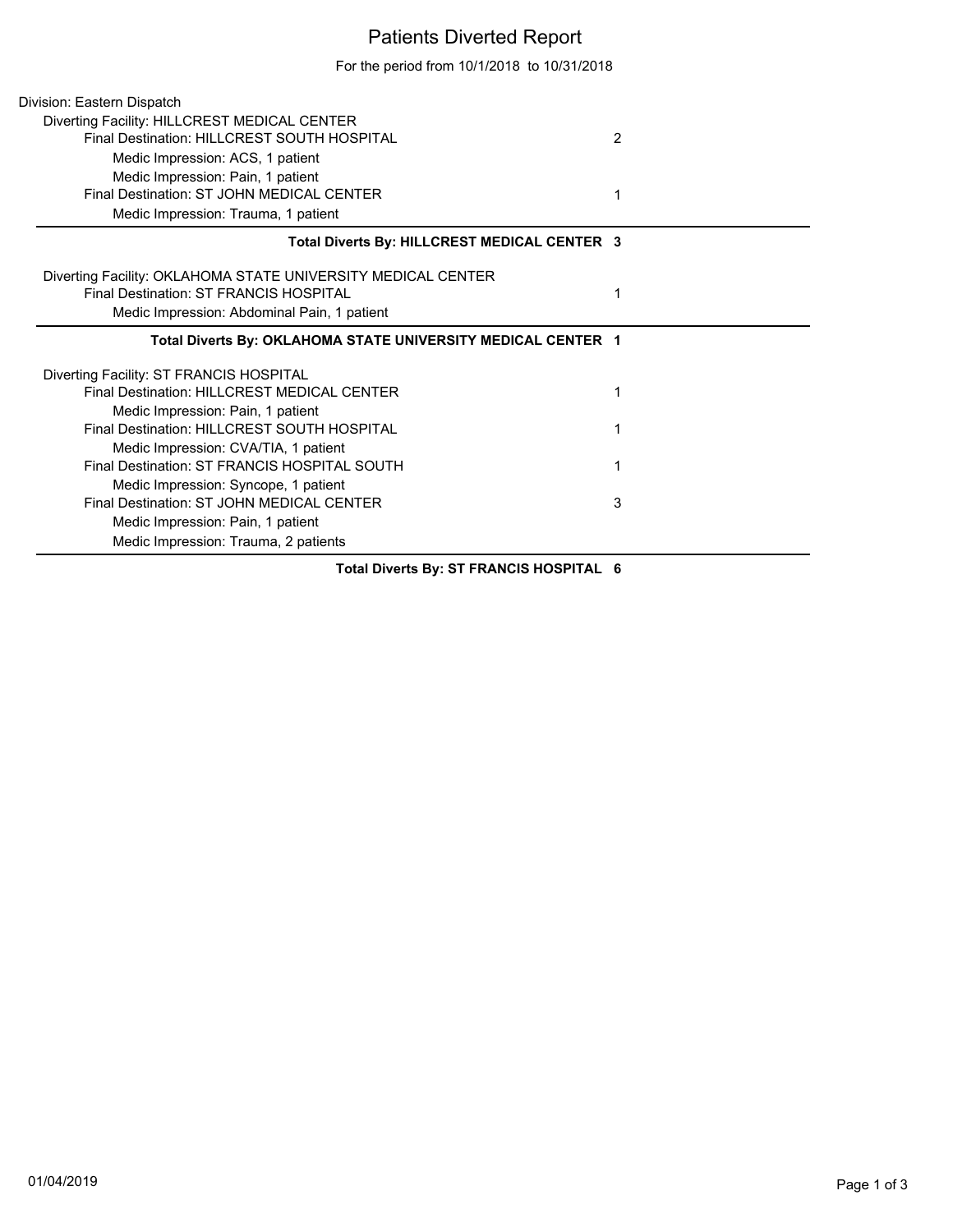| Division: Western Dispatch                                                                            |   |
|-------------------------------------------------------------------------------------------------------|---|
| Diverting Facility: AAR WILL ROGERS AIRPORT                                                           |   |
| Final Destination: PRESBYTERIAN TOWER-OU MEDICAL                                                      | 1 |
| Medic Impression: Abdominal Pain, 1 patient                                                           |   |
| Total Diverts By: AAR WILL ROGERS AIRPORT 1                                                           |   |
| Diverting Facility: ALLIANCE HEALTH - DEACONESS                                                       |   |
| Final Destination: BAPTIST INTEGRIS MEDICAL CENTER                                                    | 1 |
| Medic Impression: Pain, 1 patient                                                                     |   |
| Total Diverts By: ALLIANCE HEALTH - DEACONESS 1                                                       |   |
| Diverting Facility: BAPTIST INTEGRIS MEDICAL CENTER<br>Final Destination: ALLIANCE HEALTH - DEACONESS | 5 |
| Medic Impression: Dizziness, 1 patient                                                                |   |
| Medic Impression: Hemorrhage Of Gastrointestinal Tract, 1 patient                                     |   |
| Medic Impression: Injury, 1 patient                                                                   |   |
| Medic Impression: Respiratory Abnormality, 2 patients                                                 |   |
| Final Destination: MERCY HEALTH CENTER                                                                | 1 |
| Medic Impression: Hypertension, 1 patient                                                             |   |
| Final Destination: ST ANTHONYS HOSPITAL                                                               | 3 |
| Medic Impression: Altered Mental Status, 1 patient                                                    |   |
| Medic Impression: Asthma, 1 patient                                                                   |   |
| Medic Impression: Swelling Of Limb, 1 patient                                                         |   |
| Total Diverts By: BAPTIST INTEGRIS MEDICAL CENTER 9                                                   |   |
| Diverting Facility: MERCY HEALTH CENTER                                                               |   |
| Final Destination: BAPTIST INTEGRIS MEDICAL CENTER                                                    | 3 |
| Medic Impression: Altered Mental Status, 1 patient                                                    |   |
| Medic Impression: Backache, 1 patient                                                                 |   |
| Medic Impression: Fracture Closed, 1 patient                                                          |   |
| Final Destination: OKLAHOMA HEART HOSPITAL                                                            | 2 |
| Medic Impression: Pain, 1 patient<br>Medic Impression: Respiratory Abnormality, 1 patient             |   |
| Final Destination: ST ANTHONYS HOSPITAL                                                               | 1 |
| Medic Impression: Trauma, 1 patient                                                                   |   |
| Total Diverts By: MERCY HEALTH CENTER 6                                                               |   |
| Diverting Facility: NORMAN REGIONAL HEALTHPLEX                                                        |   |
| Final Destination: NORMAN REGIONAL HOSPITAL                                                           | 1 |
| Medic Impression: Seizures, 1 patient                                                                 |   |
| Total Diverts By: NORMAN REGIONAL HEALTHPLEX 1                                                        |   |
| Diverting Facility: OKLAHOMA CITY VA HOSPITAL                                                         |   |
| Final Destination: OKLAHOMA HEART HOSPITAL                                                            | 1 |
| Medic Impression: ACS, 1 patient                                                                      |   |
| Final Destination: PRESBYTERIAN TOWER-OU MEDICAL                                                      | 3 |
| Medic Impression: Altered Mental Status, 1 patient                                                    |   |
| Medic Impression: CVA/TIA, 1 patient                                                                  |   |
| Medic Impression: Trauma, 1 patient                                                                   |   |
| Final Destination: ST ANTHONYS HOSPITAL                                                               | 1 |
| Medic Impression: Hemorrhage Of Gastrointestinal Tract, 1 patient                                     |   |
| Total Diverts By: OKLAHOMA CITY VA HOSPITAL 5                                                         |   |
| Diverting Facility: OKLAHOMA HEART HOSPITAL                                                           |   |
| Final Destination: MERCY HEALTH CENTER                                                                | 5 |
| Medic Impression: Altered Mental Status, 1 patient                                                    |   |
| Medic Impression: Dizziness, 1 patient                                                                |   |
| Medic Impression: Pain, 1 patient                                                                     |   |